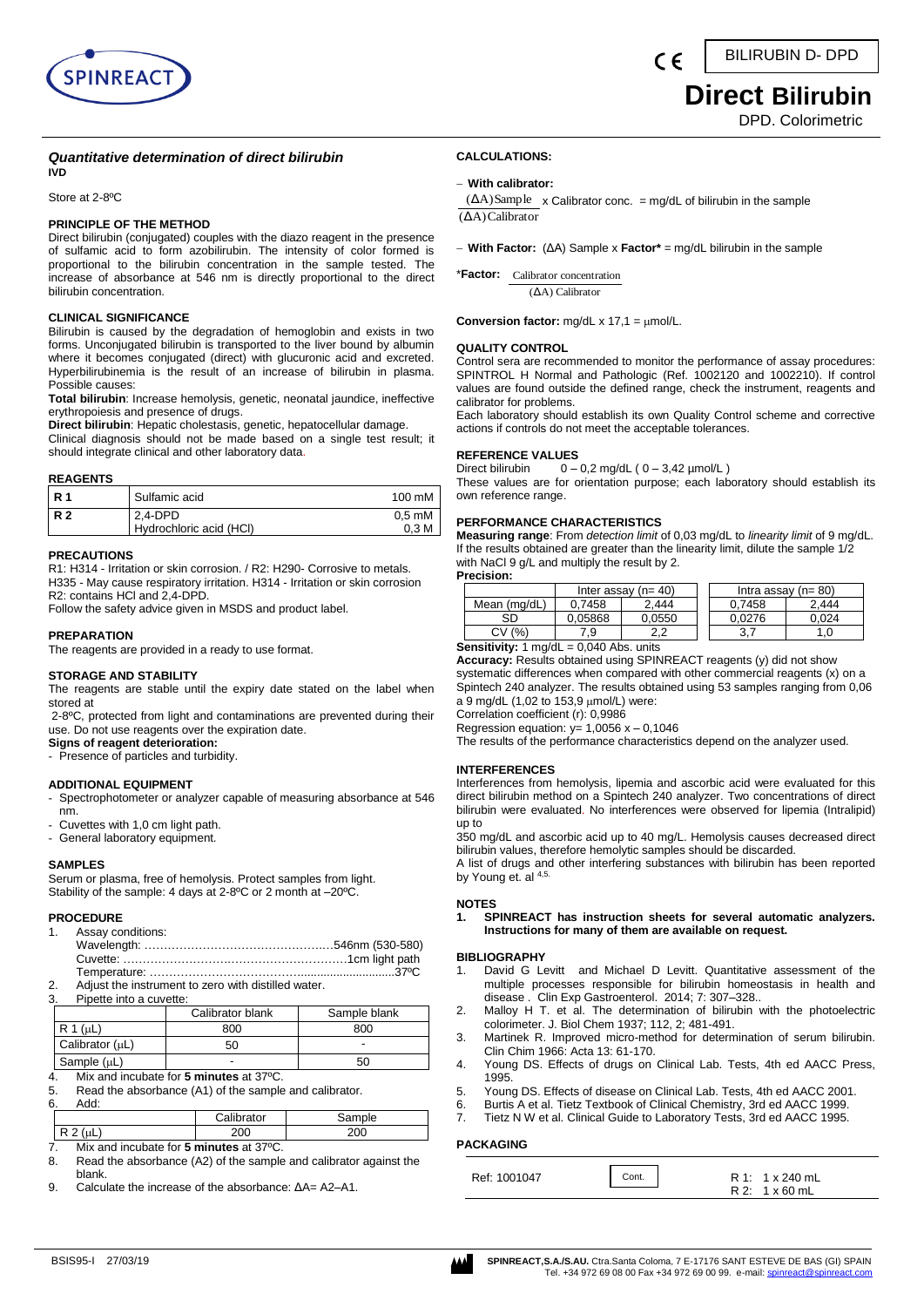

## **Bilirrubina Directa**

DPD. Colorimétrico

#### *Determinación cuantitativa de bilirrubina directa* **IVD**

Conservar a 2-8ºC

#### **PRINCIPIO DEL MÉTODO**

La bilirrubina directa (conjugada) se combina con la sal de diazonio en presencia de un ácido sulfámico para formar el compuesto coloreado, azobilirrubina. La intensidad del color formado es proporcional a la concentración de bilirrubina presente en la muestra ensayada. El aumento de la absorbancia a 546 nm es directamente proporcional a la concentración de bilirrubina directa.

#### **SIGNIFICADO CLÍNICO**

La bilirrubina se origina por la degradación de la hemoglobina y existe en dos formas. La bilirrubina no conjugada se transporta al hígado, unida por la albúmina, donde se convierte en conjugada (directa) con el ácido glucurónico y se excreta. La hiperbilirrubinemia es el resultado de un incremento de la bilirrubina en plasma. Causas más probables de la hiperbilirrubinemia:

**Bilirrubina Total**: Aumento de la hemólisis, alteraciones genéticas, anemia neonatal, alteraciones eritropoyeticas, presencia de drogas.

**Bilirrubina Directa**: Colestasis hepática, alteraciones genéticas y alteraciones hepáticas.

El diagnóstico clínico debe realizarse teniendo en cuenta todos los datos clínicos y de laboratorio.

#### **REACTIVOS**

| <b>R</b> 1 | Ácido sulfámico                    | 100 mM                               |
|------------|------------------------------------|--------------------------------------|
| <b>R2</b>  | 2.4-DPD<br>Ácido clorhídrico (HCI) | $0.5 \text{ mM}$<br>0.3 <sub>M</sub> |

#### **PRECAUCIONES**

R1: H314-Irritación o corrosión / R2: H290- Corrosivo para los metales. H335 - Puede irritar las vías respiratorias. H314-Irritación o corrosión R2: contiene HCl y 2,4-DPD.

Seguir los consejos de prudencia indicados en la FDS y etiqueta del producto.

#### **PREPARACIÓN**

Todos los reactivos están listos para su uso.

#### **CONSERVACIÓN Y ESTABILIDAD**

Los reactivos son estables hasta la fecha de caducidad indicada en la etiqueta, cuando se mantienen los viales bien cerrados a 2-8ºC, protegidos de la luz y se evita la contaminación durante su uso. No usar reactivos fuera de la fecha indicada.

#### **Indicadores de deterioro de los reactivos:**

- Presencia de partículas y turbidez.

#### **MATERIAL ADICIONAL**

- Espectrofotómetro o analizador capaz de medir la absorbancia a 546 nm.

- Cubetas de 1,0 cm de paso de luz.
- Equipamiento habitual de laboratorio.

#### **MUESTRAS**

Suero o plasma libre de hemólisis. Proteger de la luz. Estabilidad de la muestra: 4 días a 2-8ºC o 2 meses a –20ºC.

#### **PROCEDIMIENTO**

| 1. Condiciones del ensayo:                                                                                                                                                                                                       |  |
|----------------------------------------------------------------------------------------------------------------------------------------------------------------------------------------------------------------------------------|--|
|                                                                                                                                                                                                                                  |  |
|                                                                                                                                                                                                                                  |  |
|                                                                                                                                                                                                                                  |  |
| $\cdots$ . The contract of the contract of the contract of the contract of the contract of the contract of the contract of the contract of the contract of the contract of the contract of the contract of the contract of the c |  |

2. Ajustar el espectrofotómetro a cero frente a agua destilada.

| Pipetear en una cubeta:<br>ა. |                          |                       |  |  |  |
|-------------------------------|--------------------------|-----------------------|--|--|--|
|                               | <b>Blanco Calibrador</b> | <b>Blanco Muestra</b> |  |  |  |
| $R 1 (\mu L)$                 | 800                      | 800                   |  |  |  |
| Calibrador (µL)               | 50                       |                       |  |  |  |
| Muestra $(\mu L)$             |                          | 50                    |  |  |  |

- 4. Mezclar e incubar exactamente **5 minutos** a 37ºC.
- 5. Leer la absorbancia (A1) del calibrador y la muestra.
- 6. Añadir:
- Calibrador Muestra R 2 (µL) 200 200 200
- 7. Mezclar e incubar exactamente **5 minutos** a 37ºC.
- Leer la absorbancia (A2) del calibrador y la muestra frente al blanco de reactivo.
- 9. Calcular el incremento de absorbancia: ΔA= A2–A1.

#### **CÁLCULOS**  − **Con Calibrador:**

(∆A)Calibrador  $(∆A)$ Muestra x Conc. Calibrador = mg/dL de bilirrubina en la muestra

− **Con Factor:** (ΔA) Muestra x **Factor\*** = mg/dL bilirrubina en la muestra

\***Factor:**  Concentración del Calibrador

(ΔA) Calibrador

Factor de conversión: mg/dL x 17,1 = µmol/L.

#### **CONTROL DE CALIDAD**

Es conveniente analizar junto con las muestras sueros control valorados:

SPINTROL H Normal y Patológico (Ref. 1002120 y 1002210).

Si los valores hallados se encuentran fuera del rango de tolerancia, revisar el instrumento, los reactivos y el calibrador.

Cada laboratorio debe disponer su propio Control de Calidad y establecer correcciones en el caso de que los controles no cumplan con las tolerancias.

#### **VALORES DE REFERENCIA**

Bilirrubina Directa 0- 0,2 mg/dL (0-3,42 µmol/L) Estos valores son orientativos. Es recomendable que cada laboratorio establezca sus propios valores de referencia.

#### **CARACTERÍSTICAS DEL MÉTODO**

**Rango de medida***:* Desde el *límite de detección* de 0,03 mg/dL hasta el *límite de linealidad* de 9 mg/dL.

Si la concentración de la muestra es superior al límite de linealidad, diluir 1/2 con NaCl 9 g/L y multiplicar el resultado final por 2. **Precisión:**

|               | Interserie $(n=40)$ |        |        | Intraserie ( $n = 80$ ) |
|---------------|---------------------|--------|--------|-------------------------|
| Media (mg/dL) | 0.7458              | 2.444  | 0.7458 | 2.444                   |
| SD            | 0.05868             | 0.0550 | 0.0276 | 0.024                   |
| (% )<br>СV    | 7.9                 | າາ     | J.     |                         |

**Sensibilidad analítica**:1 mg/dL = 0,040 Abs.

**Exactitud***:* Los resultados obtenidos usando reactivos SPINREACT (y) no muestran diferencias sistemáticas significativas cuando se comparan con otros reactivos comerciales (x) con el analizador Spintech 240. Los resultados obtenidos con 53 muestras con valores de entre 0,06 a 9 mg/dL (1,02 a 153,9 µmol/L) fueron los siguientes:

Coeficiente de correlación (r): 0,9986.

Ecuación de la recta de regresión: y=  $1,0056$  x -  $0,1046$ 

Las características del método pueden variar según el analizador utilizado.

#### **INTERFERENCIAS**

Las interferencias debidas a la hemólisis, lipemia y a. ascórbico se evaluaron para este método de bilirrubina directa en un analizador Spintech 240. Se evaluaron dos concentraciones de la bilirrubina directa. No se observaron interferencias para la lipemia (Intralipid) hasta 350 mg /dL y ácido ascórbico hasta 40 mg/L.

La hemólisis produce una interferencia considerable, por lo que no se deben emplear muestras hemolizadas.

Se han descrito varias drogas y otras substancias que interfieren con la determinación del bilirrubina4,5 .

#### **NOTAS**

**1. SPINREACT dispone de instrucciones detalladas para la aplicación de este reactivo en distintos analizadores.** 

#### **BIBLIOGRAFÍA**

- 1. David G Levitt and Michael D Levitt. Quantitative assessment of the multiple processes responsible for bilirubin homeostasis in health and disease. Clin Exp Gastroenterol. 2014; 7: 307–328.
- 2. Malloy H T. et al. The determination of bilirubin with the photoelectric colorimeter. J. Biol Chem 1937; 112, 2; 481-491.
- 3. Martinek R. Improved micro-method for determination of serum bilirubin. Clin Chim 1966: Acta 13: 61-170.
- 4. Young DS. Effects of drugs on Clinical Lab. Tests, 4th ed AACC Press, 1995.
- Young DS. Effects of disease on Clinical Lab. Tests, 4th ed AACC 2001.
- 6. Burtis A et al. Tietz Textbook of Clinical Chemistry, 3rd ed AACC 1999.
- 7. Tietz N W et al. Clinical Guide to Laboratory Tests, 3rd ed AACC 1995.

#### **PRESENTACIÓN**

| Ref: 1001047 | Cont. | R 1: 1 x 240 mL |
|--------------|-------|-----------------|
|              |       | R 2: 1 x 60 mL  |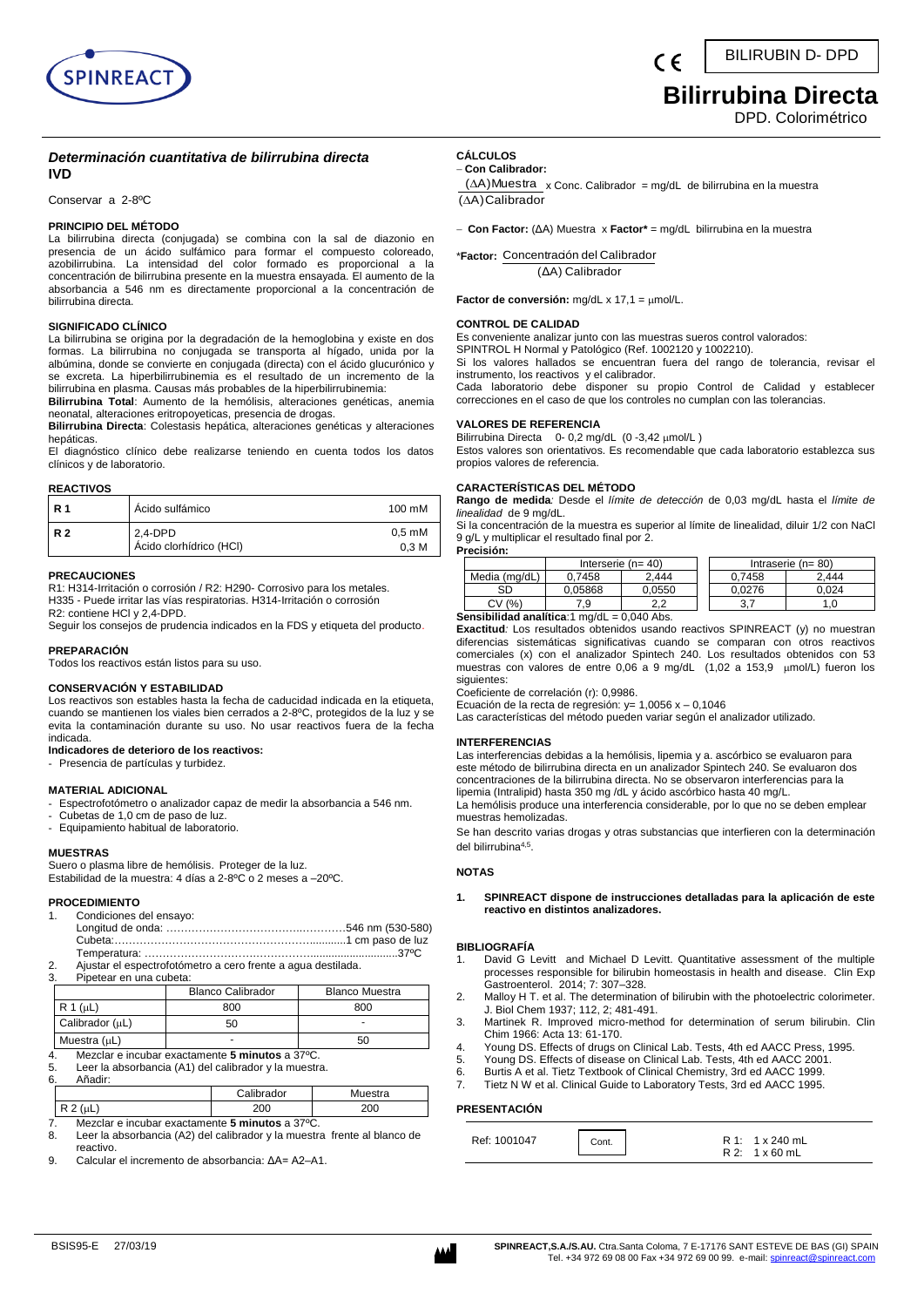

 $\epsilon$ 

# **Bilirubine directe**

DPD. Colorimétrique

#### *Détermination quantitative de bilirubine directe* **IVD**

Conserver à 2 - 8ºC.

#### **PRINCIPE DE LA MÉTHODE**

La bilirubine directe (conjuguée) s'associe au sel de diazonium en présence d'un acide sulfamique pour former le composé coloré, azobilirubine. L'intensité de la couleur formée est proportionnelle à la concentration de bilirubine présente dans l'échantillon testé. L'augmentation de l'absorption à 546 nm est directement proportionnelle à la concentration de bilirubine directe.

#### **SIGNIFICATION CLINIQUE**

La bilirubine est créée par la dégradation de l'hémoglobine et existe sous deux formes. La bilirubine non conjuguée est transportée vers le foie, unie par l'albumine, où elle se transforme en conjuguée (directe) avec l'acide glucoronique et elle est excrétée. L'hyperbilirubinémie est le résultat d'une augmentation de la bilirubine dans le plasma. Les causes les plus probables de l'hyperbilirubinémie :

**Bilirubine totale :** Augmentation de l'hémolyse, altérations génétiques, érythropoïétiques, présence de médicaments.

**Bilirubine directe :** Cholestase hépatique, altérations génétiques et altérations hépatiques.

Le diagnostic clinique doit être réalisé en prenant en compte toutes les données cliniques et de laboratoire.

#### **RÉACTIFS**

| R 1            | Acide sulfamique                     | 100 mM                    |
|----------------|--------------------------------------|---------------------------|
| R <sub>2</sub> | 2.4-DPD<br>Acide chlorhydrique (HCI) | 0,5mM<br>0.3 <sub>M</sub> |

#### **PRÉCAUTIONS**

R1 : H314-Irritation ou corrosion / R2: H290- Corrosif pour les métaux. H335 - Peut irriter les voies respiratoires. H314-Irritation ou corrosion R2 : contient HCl et 2,4-DPD.

Suivre les conseils de prudence indiqués sur la FDS et sur l'étiquette du produit.

#### **PRÉPARATION**

Tous les réactifs sont prêts à être utilisés.

#### **CONSERVATION ET STABILITÉ**

Les réactifs sont stables jusqu'à la date d'expiration indiquée sur l'étiquette, quand ils sont conservés bien fermés à 2-8ºC, à l'abri de la lumière et que leur contamination est évitée pendant leur utilisation. Ne pas utiliser des réactifs au-delà de la date indiquée.

**Indicateurs de détérioration des réactifs :**

La présence de particules et de turbidité.

#### **MATÉRIEL SUPPLÉMENTAIRE**

- Spectrophotomètre ou analyseur capable de mesurer l'absorption à 546 nm.
- Cuvettes de 1,0 cm de passage de lumière.
- Équipement habituel de laboratoire.

#### **ÉCHANTILLONS**

Sérum ou plasma sans hémolyse. Protéger de la lumière. Stabilité de l'échantillon : 4 jours à 2-8°C ou 2 mois à -20°C.

#### **PROCÉDURE**

|    | 1. Conditions de l'essai :                                        |  |
|----|-------------------------------------------------------------------|--|
|    |                                                                   |  |
|    |                                                                   |  |
|    |                                                                   |  |
| 2. | Régler le spectrophotomètre à zéro par rapport à l'eau distillée. |  |

Introduire la pipette dans une cuvette

|                    | <b>Blanc calibreur</b> | Blanc échantillon |
|--------------------|------------------------|-------------------|
| R 1 (uL)           | 800                    | 800               |
| Calibreur (uL)     | 50                     |                   |
| Echantillon $(uL)$ |                        | 50                |

4. Mélanger et incuber **5 minutes** exactement à 37ºC Lire l'absorption (A1) du calibreur et l'échantillon.

6. Ajouter :

|                              |  |   | Calibreur |  | ntillon                       |
|------------------------------|--|---|-----------|--|-------------------------------|
| $\sim$ 4<br><u>ыш</u>        |  |   | 200       |  | 200                           |
| <br>$\overline{\phantom{a}}$ |  | - |           |  | $\cdot$ $\cdot$ $\sim$ $\sim$ |

7. Mélanger et incuber **5 minutes** exactement à 37ºC

- 8. Lire l'absorption (A2) du calibreur et l'échantillon par rapport au blanc de réactif.
- 9. Calculer l'augmentation d'absorption : ΔA= A2–A1.

#### **CALCULS**  − **Avec calibreur :**

#### (∆A)Muestra

 $( \Delta A)$ Calibrador x Conc. Calibreur = mg/dL de bilirubine dans l'échantillon

− **- Avec Facteur:**(ΔA) Échantillon x **Facteur\*** = mg/dL bilirubine dans l'échantillon

Concentración del Calibrador

\***Facteur:**  (ΔA) Calibrador

**Facteur de conversion:**  $mg/dL \times 17,1 = \mu mol/L$ .

#### **CONTRÔLE DE QUALITÉ**

Il convient d'analyser avec les échantillons de sérums de contrôle évalués :

SPINTROL H Normal et pathologique (Réf. 1002120 et 1002210).

Si les valeurs trouvées sont en dehors de la gamme de tolérance, il faut vérifier l'instrument, les réactifs et le calibreur.

Chaque laboratoire doit disposer de son propre Contrôle de qualité et établir des corrections dans le cas où les contrôles ne sont pas conformes aux tolérances exigées.

#### **VALEURS DE RÉFÉRENCE**

**Bilirubine**  0- 0,2 mg/dL (0 -3,42mol/L )

**directe**

Ces valeurs sont indicatives. Il est conseillé que chaque laboratoire établisse ses propres valeurs de référence.

#### **CARACTÉRISTIQUES DE LA MÉTHODE**

**Gamme de mesure:** Depuis la *limite de détection* de 0,03 mg/dL jusqu'à la *limite de linéarité* de 9 mg/dL.

Si la concentration de l'échantillon est supérieure à la limite de linéarité, diluer 1/2 avec NaCl 9 g/L et multiplier le résultat final par 2. **Précision :**

| .               |                          |                                       |                          |       |  |
|-----------------|--------------------------|---------------------------------------|--------------------------|-------|--|
|                 | Inter-série ( $n = 40$ ) |                                       | Intra-série ( $n = 80$ ) |       |  |
| Movenne (mal/L) | 0.7458                   | 2.444                                 | 0.7458                   | 2.444 |  |
| SD              | 0.05868                  | 0.0550                                | 0.0276                   | 0.024 |  |
| (9/0)<br>СV     | 9.'                      | ົ                                     |                          |       |  |
| .<br>$\sim$ .   | $\cdots$                 | $\begin{array}{c} \hline \end{array}$ |                          |       |  |

#### **Sensibilité analytique :** 1 mg/dL = 0,040Abs.

**Exactitude** : Les résultats obtenus en utilisant les réactifs SPINREACT (y) ne montrent pas de différences systématiques significatives quand ils sont comparés à d'autres réactifs commerciaux (x). avec l'analyseur Spintech 240. Les résultats obtenus avec 53 échantillons avec des valeurs de 0,06 à 9 mg/dL (1,02 a 153,9 mol/L) furent les suivants:

Coefficient de corrélation (r): 0,9986.

Equation de la droite de régression:  $y = 1,0056x - 0,1046$ 

Les caractéristiques de la méthode peuvent varier selon l'analyseur utilisé.

#### **INTERFERENCES**

Les interférences dues à l'hémolyse, lipémie et a. ascorbique ont été évaluées pour cette méthode de bilirubine directe sur un analyseur Spintech 240. Deux concentrations de la bilirubine directe ont été évaluées. Aucune interférence n'a été observée pour la lipémie (Intralipid) jusqu'à 350 mg/dL et l'acide ascorbique jusqu'à 40 mg/L.

L'hémolyse produit une interférence considérable, par conséquent il ne faut pas utiliser des échantillons hémolysés.

Nous avons décrit plusieurs médicaments et d'autres substances qui interfèrent avec la détermination de la bilirubine<sup>4,5</sup>.

#### **REMARQUES**

**1. SPINREACT dispose d'instructions détaillées pour l'application de ce réactif dans différents analyseurs.** 

#### **BIBLIOGRAPHIE**

- 1. David G Levitt and Michael D Levitt. Quantitative assessment of the multiple processes responsible for bilirubin homeostasis in health and disease.Clin Exp Gastroenterol. 2014; 7: 307-328.
- 2. Malloy H T. et al. The determination of bilirubin with the photoelectric colorimeter. J. Biol Chem 1937; 112, 2; 481-491.
- 3. Martinek R. Improved micro-method for determination of serum bilirubin. Clin Chim 1966: Acta 13: 61-170.
- 4. Young DS. Effects of drugs on Clinical Lab. Tests, 4th ed AACC Press, 1995.
- 5. Young DS. Effects of disease on Clinical Lab. Tests, 4th ed AACC 2001.
- 6. Burtis A et al. Tietz Text book of Clinical Chemistry, 3rd ed AACC 1999.
- 7. Tietz N W et al. Clinical Guide to Laboratory Tests, 3rd ed AACC 1995.

#### **PRÉSENTATION**

| Réf : 1001047 | Cont. | R 1: 1 x 240 mL      |
|---------------|-------|----------------------|
|               |       | $R2: 1 \times 60$ mL |